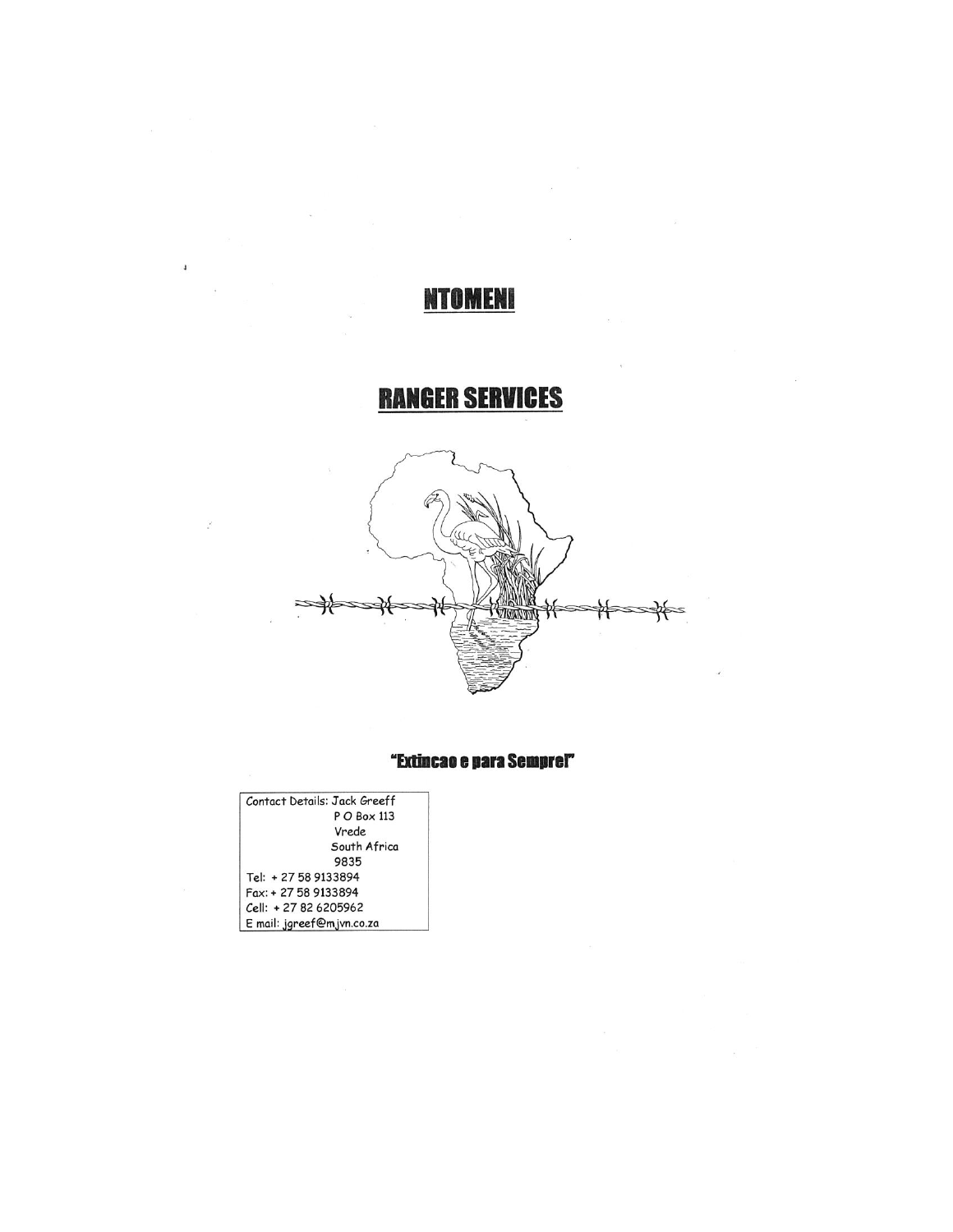# **Field Ranger Training**

**The aim of all Field Ranger training is to ensure the territorial integrity of protected natural areas.**

**"***I am convinced that focus on threatened species remains crucial for achieving and promoting conservation. Preservation of an entire ecosystem frequently results from efforts to save a particular species…"*

 **Dr. Christoph Imbodem ICBP: 1985**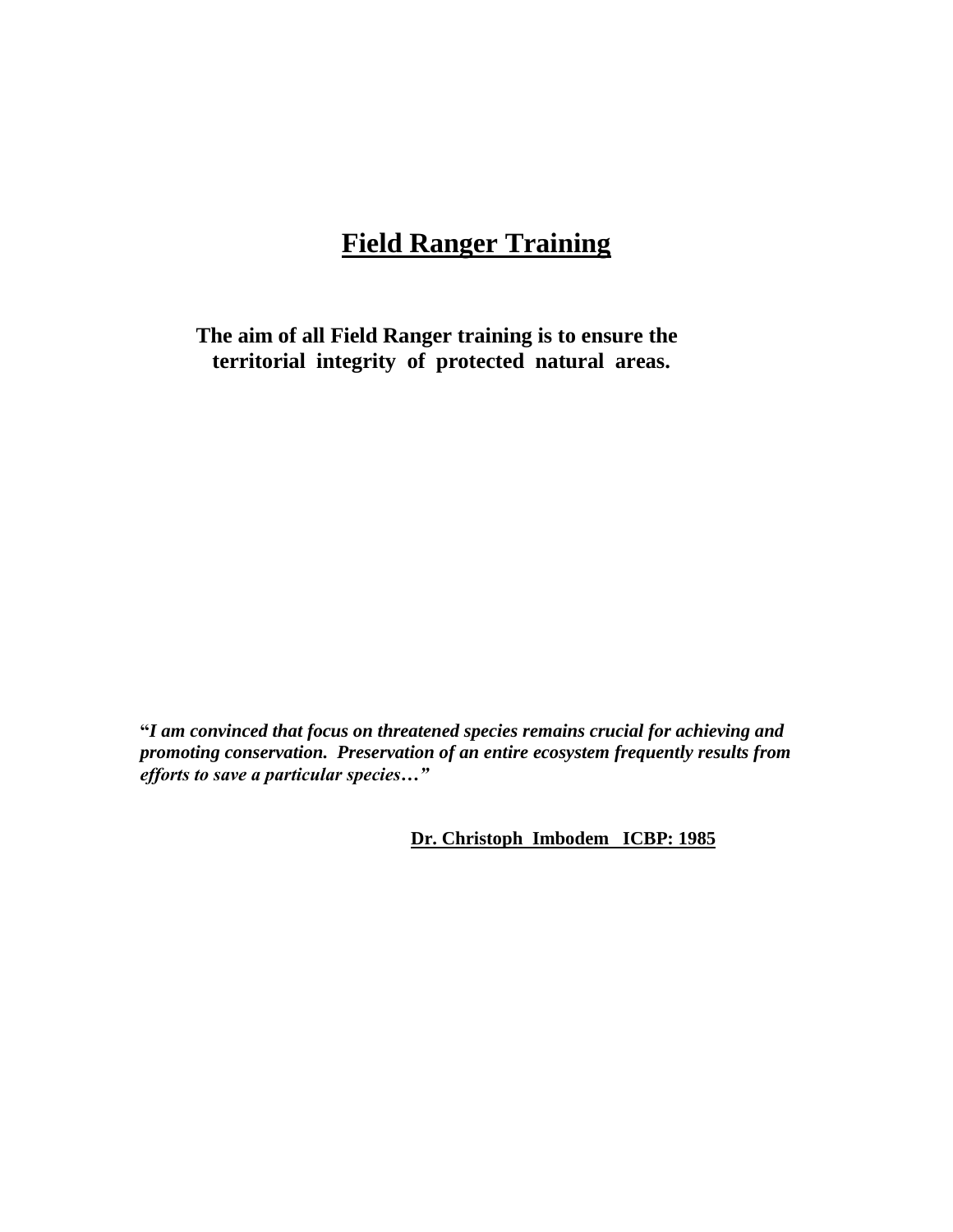# **Terminology**

| <b>FIELD RANGERS (FR)</b>                      | - Game scout, Game guard, Wildlife Police officers,<br>Anti Poaching units, Game keepers                                                                                                        |
|------------------------------------------------|-------------------------------------------------------------------------------------------------------------------------------------------------------------------------------------------------|
| <b>PSIRA</b>                                   | - Private Security Industry Regulatory Authority                                                                                                                                                |
| <b>NRS</b>                                     | - Ntomeni Ranger Services                                                                                                                                                                       |
| <b>GRAA</b>                                    | - Game Rangers Association of Africa                                                                                                                                                            |
| <b>JUNIOR LEADERS</b>                          | - Field ranger corporals, Sergeants, Patrol Leaders,<br>Senior scouts, control field ranger and section<br>leaders, responsible for leading or supervising<br>wildlife law enforcement patrols. |
| PROTECTED AREA (PA)                            | - National Parks, Game reserves, National reserves,<br>Private game reserves and sanctuaries, hunting<br>reserves or any area containing wildlife, with<br>protection status.                   |
| <b>PROTECTED AREA</b><br><b>MANAGER (PAM).</b> | - Senior rangers, Heads of Anti-Poaching<br>units, Reserve managers.                                                                                                                            |
| <b>THETA</b>                                   | - Tourism, Hospitality & Sport Education & Training<br>Authority (Regulating Authority for Conservation<br>training in SA)                                                                      |
| <b>SASSETA</b>                                 | Safety & Security Sector Education and Training<br>Authority                                                                                                                                    |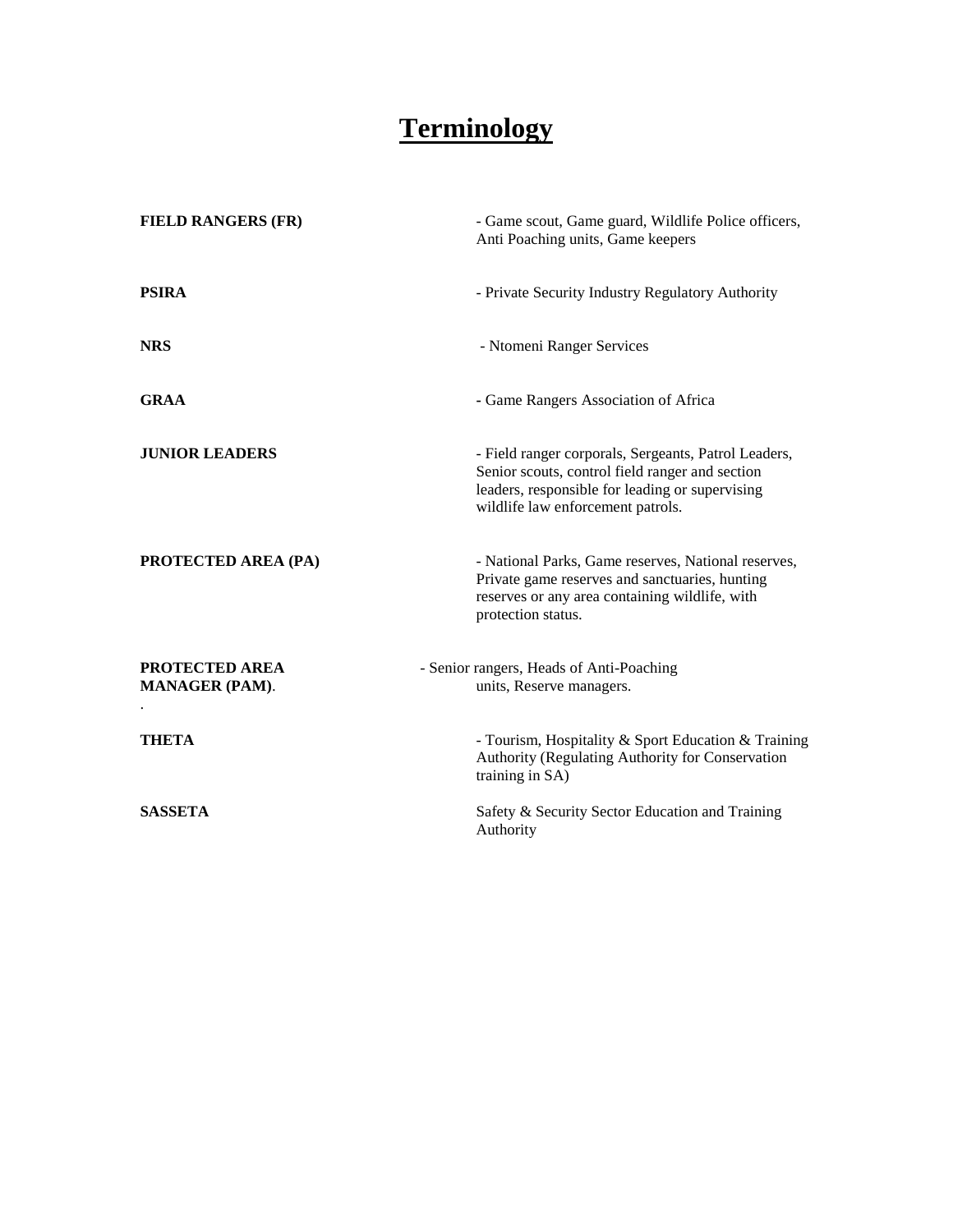# **Ranger Services**

# **Anti-Poaching Patrols**

**Aim -** To deploy irregular ranger patrols to carry out law enforcement.

**Service -** Threat analysis, Implement a protection plan, Audit Patrols, Irregular patrols, Snare sweeps, Surveillance Patrols, Patrl reports,

# **Crisis Management**

**Aim** – To provide quick response to poaching situations and assist PA personnel in managing the situation **Service** – Establish an operations center, guide follow up operations and investigations, operational guidance, deployment of patrols.

# **Special Investigations**

Sophisticated and well-organized commercial poaching gangs and syndicates require special investigations to uncover their activities. NRS has access to two of the best and most experienced Private Investigators in SA and cooperate with the SAPS Organized Crime and Conservation Organization's Investigators.

## **Security and Training Assessments**

Training needs assessments, Threat Analysis, Area Vulnerable Studies, Protection Plans and Operational Control.

# **Boma Security**

Rhino in bomas are easy targets for poachers and robbers. NRS can provide armed guards.

# **Wilderness Protection**

Evaluation of wilderness qualities and characteristics, Zoning, restoration ecology and people management

# **Lecturing**

The following lecture topics can be offered for Workshops or Training Institutions: Role of the Field Ranger Wildlife Security. Rhino and Elephant Poaching and Counter Poaching Measures Field Leadership.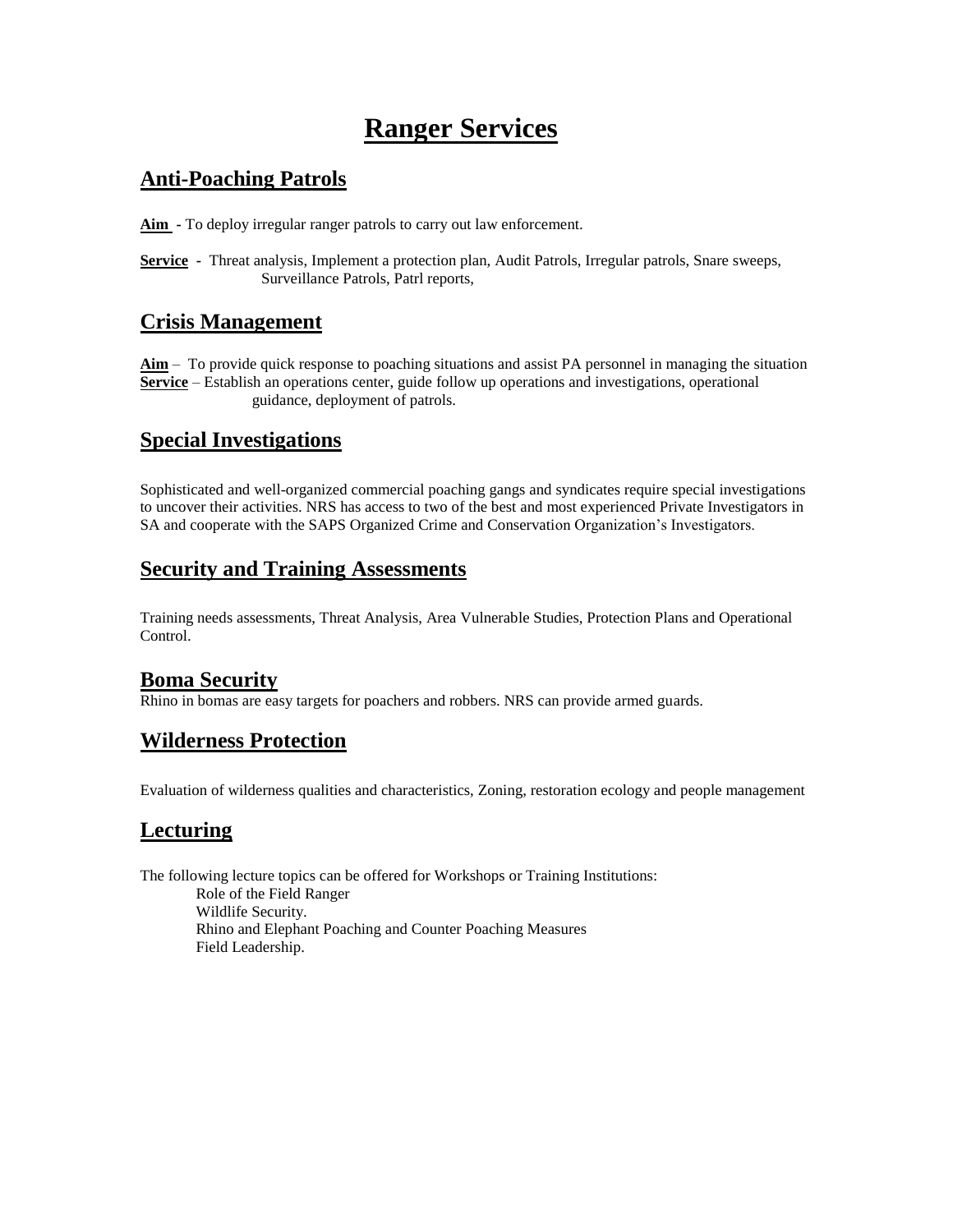# **DIRECTION**

### **Wildlife security operations and training is directed by two major forces**

**Threat** - If the PA has animals, plants or other forms of wildlife of high value it has a higher risk. Snares and poisoning continues to impact on all forms of wildlife. The armed threat is prevalent throughout Africa and will increase as human populations expand and contemporary wars escalate. Sophisticated poaching gangs are difficult to counter and require a specialist approach. The value of wildlife also needs to be measured in it's potential to feed hungry people in highly populated areas nearby the PA. Poachers can use the PA as a supply store for commercial poaching ventures and bush meat trade.

**Terrain** - This differs greatly throughout Africa and determines patrol tactics, equipment, number of staff, and *most of all*, the chances of success.

### **The biggest investment in wildlife is to have thoroughly trained staff to protect it!**

## **Methods**

Training takes place on site, inside the PA or at the Training center. Teaching methods include the use of all possible instructional aids combined with practical work, determined by the literacy level of the group. This also includes role-playing, simulations, on the job advice and self-instruction.

Evaluation can take the form of written papers, verbal examination for illiterate groups and course debriefings. Follow up visits is an essential part of the package, aimed at measuring performance, setting new objectives for self instruction, or to do adjustments where needed and to maintain personal contact with the trainee group.

Operations are developed using the Eight Step Counter Poaching Model. Using available intelligence a threat assessment is done. An operations room is established and from here operations are planned and directed. NRS staff can be deployed with the PA field staff on anti-poaching operations to do in service training, provide field leadership and advice on operations, provided official authority has been given.

NRS is well conversant in the use of interpreters where language problems do occur. Services can be offered in English, Afrikaans, Zulu, Swazi, Northern Sotho and Shangaan (Tsonga)

#### **Courses can be offered in Portuguese, Lingala and French with added costs for interpreters.**

*\*The Protected Area Security Operations and Field Ranger Training curricula have been approved by the Game Rangers Association of Africa ( GRAA). The training center and training staff are THETA and SASSETA accredited training providers*

# **Services Guarantee**

### **All successes are usually visible – as will be failures!**

The product offered by NRS is unique, in that it has been developed over a period of 25 years and in various theatres in Africa. The training team boasts a total of 40 years of experience in wildlife law enforcement training and operations.